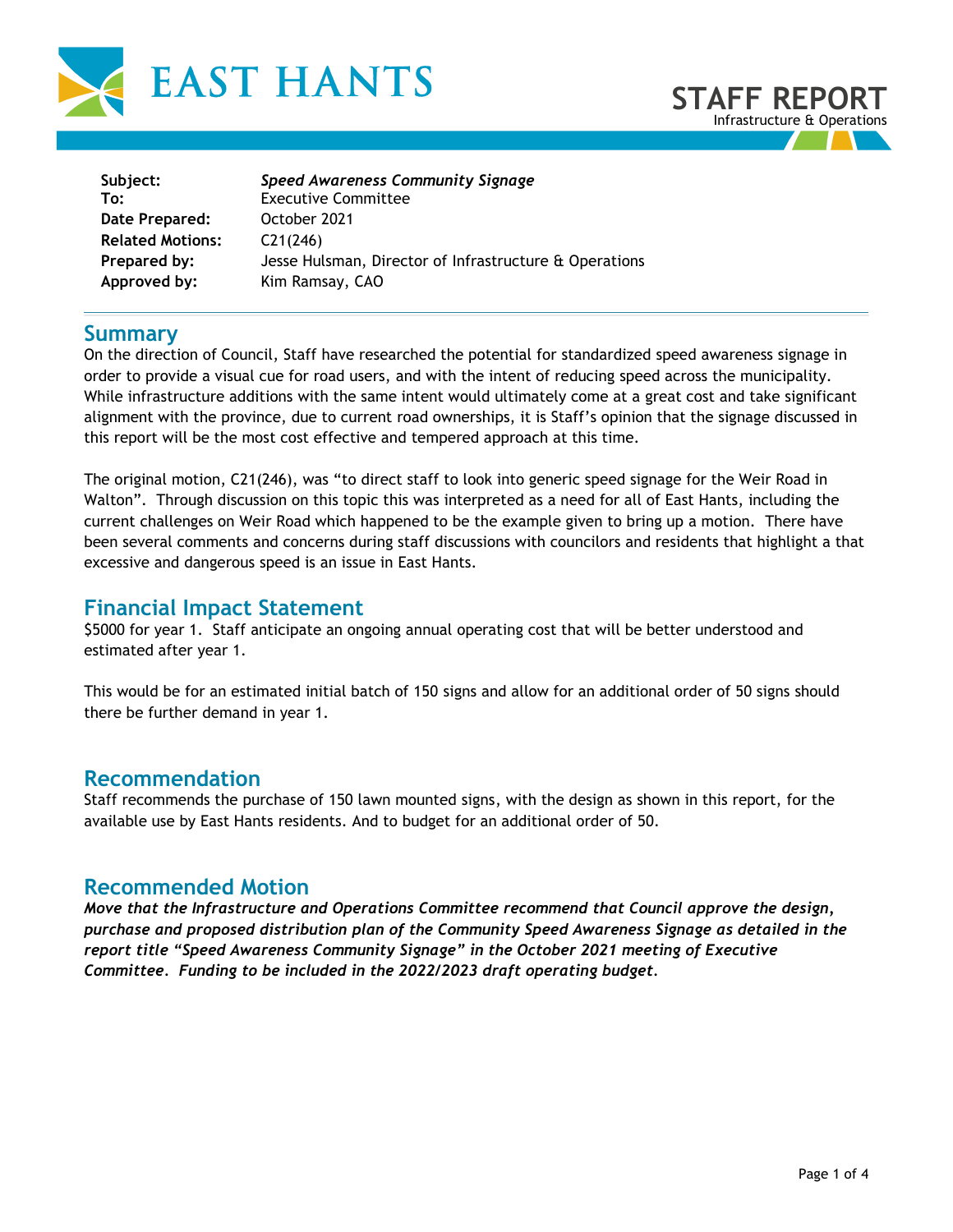# **Background**

In July 2021, Council made a motion (C21(246)) to explore signage options to encourage speed reduction, with Wier Road in Walton as the example given for the need. Historically these signs have been politically funded by either a Member of the Legislative Assembly (MLA – Provincial) or a Municipal District Councilor. In addition, these signs typically include constituency or district contact information as well as a community message regarding speed.

### **Discussion**

In East Hants, where there are part-time councilors that don't have direct staff support for district budgets or work, a modified approach is being proposed where there is a generic East Hants branded sign identifying the Municipality versus being district specific or having multiple purposes. This will allow for a purchase volume to supply all districts at a reduced cost versus having individualized signs.

Community yard signs ensure a topic is visible for road users in an area, and making it known that neighbors are concerned about the speed and safety. While the signs don't change the design of the road or the technical capability of speeding on a road, it is the fastest action option for an area that may see a spike in speeding issues or concerns. They are relatively low cost, and have the ability to compliment other programming that would require more detailed action plans, setup timelines and higher costs.

#### Other speed mitigation programming options

- Digital Speed Display Signs (Radar Signs)
	- The Municipality currently owns 2 DSDS and operates them in 2-week cycles per location. The first week the signs record speed, the second week the signs display and record the speeds. When the sign is showing the speed, it provides speed awareness in real time, which can provide short term benefits for speed reduction. The data collected is shared with the RCMP who can look for trends in peak speed and plan further site visits if the data warrants.
- RCMP Radar Setups;
	- This can provide enforcement with a punishment for those that are speeding, acting as an increased deterrent. These stop and action events, deters an individual from continuing with high-speed behavior through monetary penalties and risk of losing Driver's License points. This option is restricted by the availability of RCMP as they must balance all operational needs and can't be everywhere at once.
- Physical Changes to the Road setup;
	- Speed humps
	- Additional stops (going from 2-way stop intersections to 3-way or 4-way stops)
	- Rumble strips
	- Elevated crosswalks
	- Marked bike lanes
	- Crosswalk islands and bump outs
	- Speed limit changes this is governed by the Motor Vehicle Act (Provincial). The criteria of the Province for allowing limits lower than 50 km/h requires a technical study and physical changes that lower the on-going capable speed. (essentially a need to prove that 85% of ongoing traffic would abide by the lower limit once established)
	- \*\*\*all of these require technical design and should be part of a technical study to meet Transportation of Canada Guidelines. The Municipality is also restricted by only having jurisdiction of Municipally owned roads, which consist of residential roads built after April 1, 1995.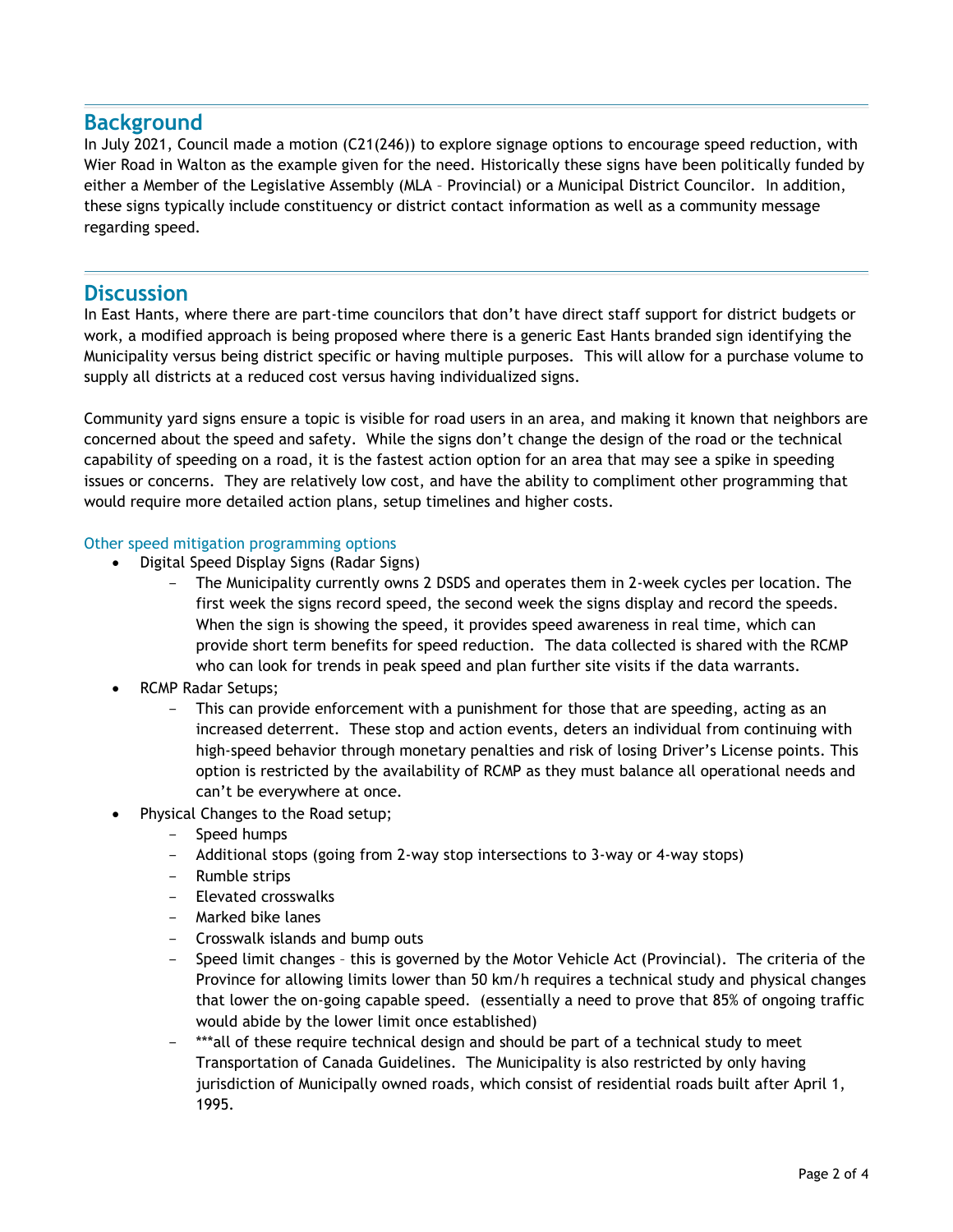To explore physical changes or the changes required to lower speed limits (on Municipally owned roads) a technical study is required that will take both time and monetary investment. That is beyond the intent of recommendations within this report.

#### Distribution of Signs

It is unrealistic to have staff dedicated to delivering signs all over the Municipality based on periodic inquiries. In other models with MLA or councilor funding they are delivered by the Politician or their assistant.

In an East Hants scenario, a reasonable distribution would be to have signs available at the front desk of the Municipal office (ideally booking in advance to ensure supply) and/or having signs distributed to councilors once or twice a month at the same time as Executive Committee or Council meetings, which they could hand out should they receive an inquiry from one of their constituents.

It will be hard to predict demand, which will likely peak after a specific event in a neighborhood. Therefore, a general offering option that doesn't commit to a level of service for delivery is a more sustainable option.



#### Proposed Sign

#### Pricing

Price for 150 up front - \$3000 to \$3500 Price for batches of 50 for on-going orders - \$1200 to \$1500 (estimates based on online pricing checks)